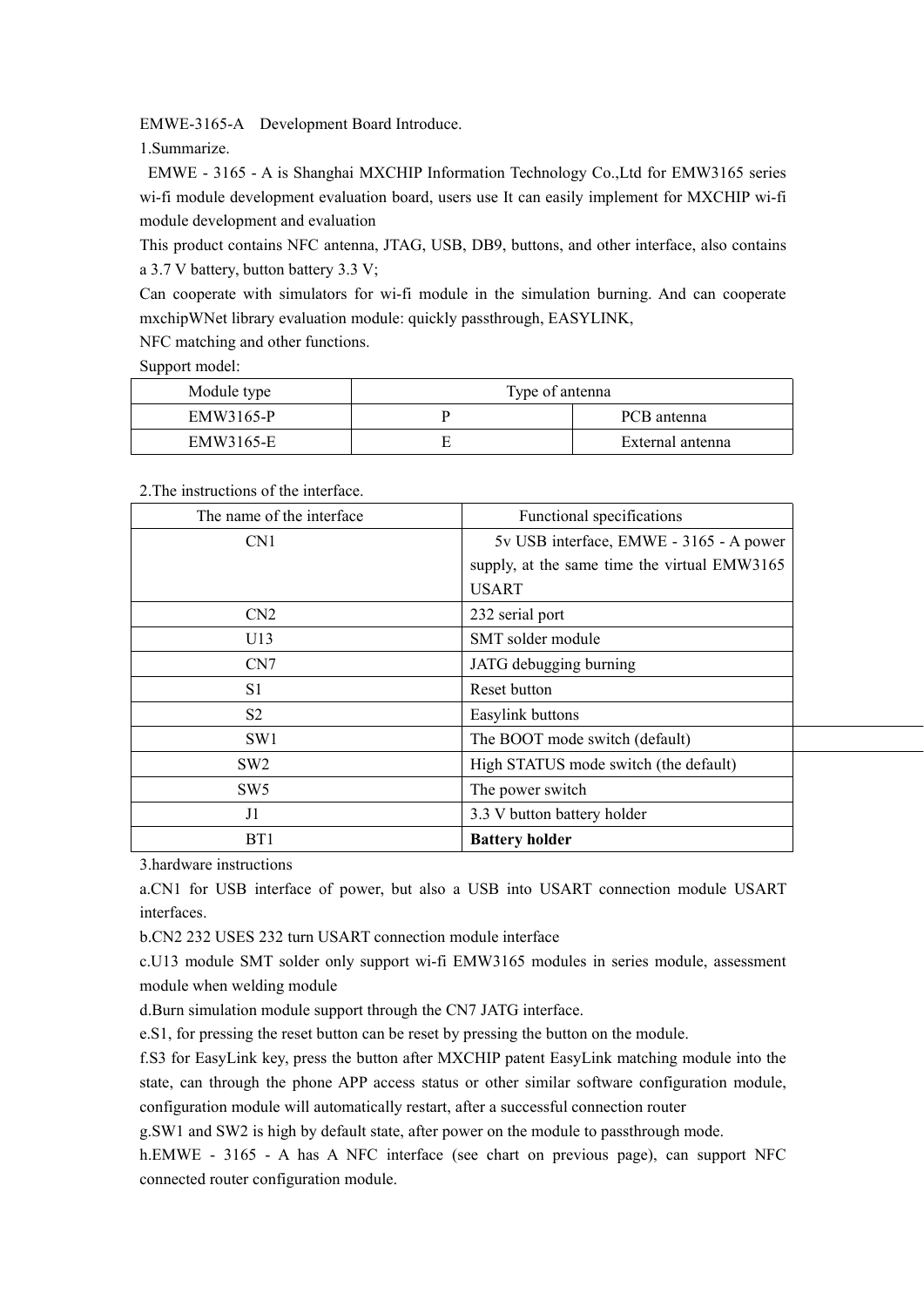i.BT1 is 3.7 V batteries, recommend a rechargeable lithium battery: 18650.

j.In CN1 have no USB cable into the power, to place 3.3 V on J1 interface button battery to replace.

4.circuit diagram

4.1 EMW3165 module interface circuit



4.2 the power supply circuit



## 4.3 USB&UARST circuit